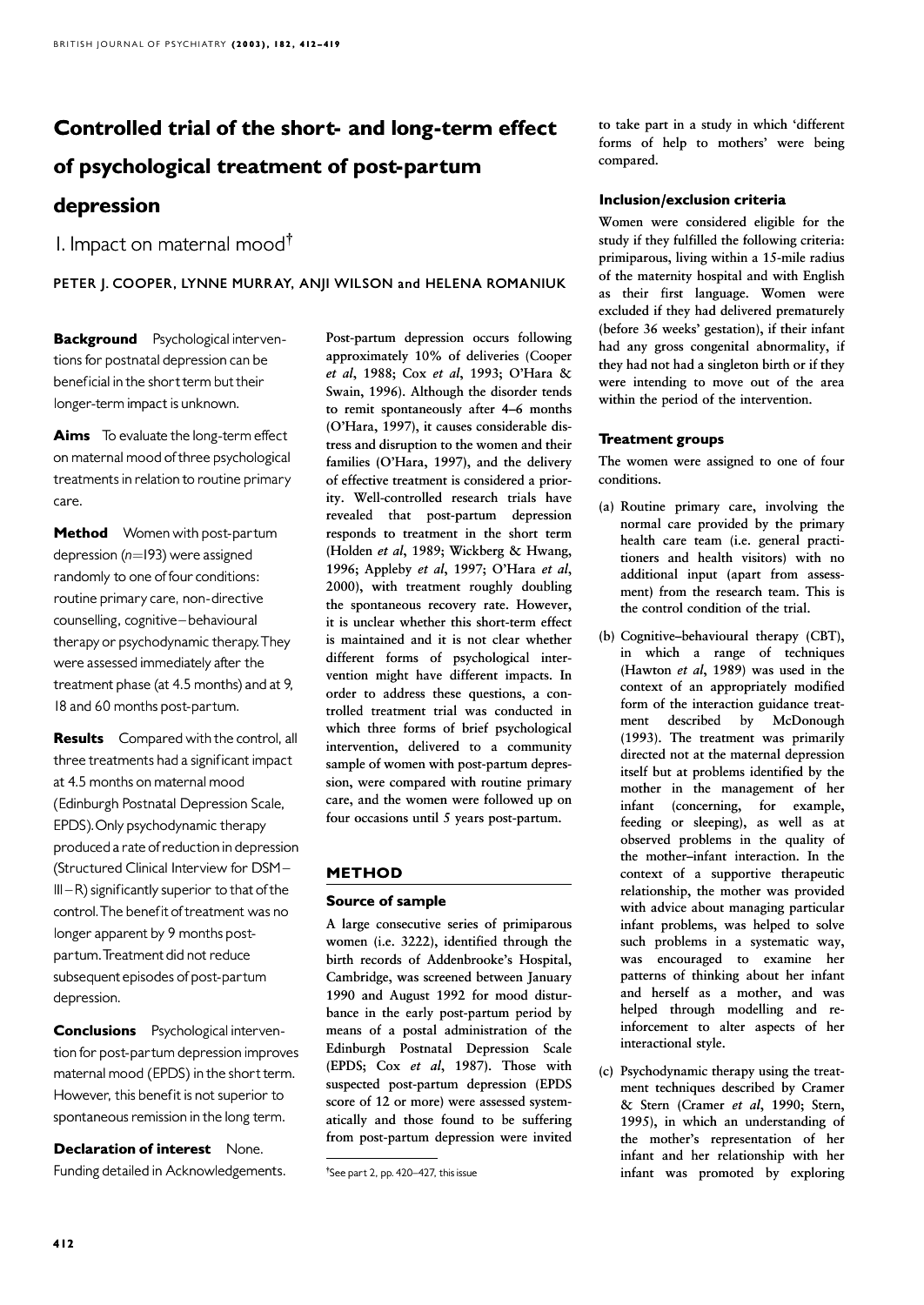aspects of the mother's own early attachment history.

(d) Non-directive counselling, replicating the treatment provided in the Edinburgh study by Holden et al (1989), in which women were provided with the opportunity to air their feelings about any current concerns, such as marital problems or financial difficulties, as well as concerns they might raise about their infant.

The three active intervention arms of the trial were selected to determine whether treatments that focused (in different ways) on the mother–infant relationship would be more advantageous than a non-specific treatment already established as being effective in alleviating low maternal mood.

Therapy was conducted in the women's own homes on a weekly basis from 8 weeks to 18 weeks post-partum. This is the same timing as the treatment delivered by Holden et al (1989), and the 8-week invitation reflects the time when post-natal depression is likely to be detected by the primary care team in the course of routine post-natal contacts.

# Method of allocation

The women were allocated randomly to a treatment group by the study recruiter, who drew one of four coloured balls from a bag, the assignment of each therapy to a different coloured ball having been defined at the start of the study and maintained until the end of the recruitment period.

## **Therapists**

There were six study therapists: a specialist in each of the three research treatments and three non-specialists (including two seconded National Health Service health visitors) who were trained in two of the treatments, which allowed for an examination of expertise effects. P.J.C. and L.M. ran weekly supervision sessions with the therapists, during which the progress of each case was reviewed and adherence to the treatment protocols was ensured.

## **Assessments**

Mental state assessments were made at baseline (immediately after treatment), at 9 and 18 months post-partum and at 5 years, by a trained assessor unaware of the treatment group to which the women had been assigned. Maternal mood was assessed using the EPDS as a self-report measure, as well as by interview using the depression section of the Structured Clinical Interview for DSM–III–R (SCID; Spitzer et al, 1989). The content of therapy was assessed, to check for therapist adherence, using 30 items from the Therapist Rating Scale (Silove et al, 1990). Assessments also were made of the children's cognitive and emotional development and of the quality of the mother–infant relationship (see Murray et al, 2003, this issue). The first three waves of assessments were made in the women's own homes, and the fourth and fifth assessment (i.e. 18 months and 5 years post-partum) were carried out in the research unit.

#### Data analysis

A power analysis, based on the findings of Holden et al (1989) that 69% of women with post-partum depression who received counselling remitted compared with 37% of controls, indicated that subsamples of 44 would be sufficient to detect a treatment effect on rates of depressive order (5% significance level, 80% power).

Initially, the sub-scales of the questionnaire concerned with therapy adherence were analysed to establish whether they differed between the treatment groups. The distributions of the sub-scale measures were compared using the Kruskal–Wallis one-way analysis by ranks, and the differences between the treatments were calculated using the Hodges–Lehmann estimator. Pairwise comparisons, adjusted appropriately, were used to establish significant differences (Siegel & Castellan, 1988). Linear and logistic random effects models were used to analyse the repeated measures of maternal mood (Goldstein, 1995; Diggle et al, 1996; Everitt & Pickles, 1999). These models allow for the effect of the different therapies on maternal mood over time to be investigated, while taking account of the correlation between the repeated measures, and they also allow for covariates of interest to be controlled for. In the models, the time of each assessment visit was treated as a discrete variable.

Initially, only the baseline EPDS scores were controlled for. Further models were then fitted to explore the effect of treatment over time, after controlling for social adversity (which was thought to be unbalanced between the treatment groups and related to maternal mood) and other baseline covariates. Several other factors thought to influence maternal mood were investigated, including infant gender and maternal age (under 25 years defined as young) and education level (up to 'O' level or GCSE defined as low). In addition, two derived background variables – negative orientation to motherhood and social adversity – were investigated, as suggested by previous research (Murray et al, 1996). These were derived from factors assessed antenatally (i.e. the former from previous termination of pregnancy, an unplanned pregnancy, poor relationship with own mother and inability to confide with own mother; the latter from low income, poor housing and being single or divorced).

Covariates were retained in the model if they reached a significance of  $P < 0.05$ . The adjusted odds ratios from the logistic regression models were converted to approximate relative risks using the method of Zhang & Yu (1998), because the rates of depression were common (i.e.  $>10\%$ ; Davies et al, 1998). Two subgroup analyses were performed: a completer analysis and an analysis to investigate the effect of level of expertise. The random effects models were fitted using Mlwin for Windows (Institute of Education, London, UK). All other analyses were performed using the SAS program package for Windows (version 8.02, SAS Institute, Cary, NC).

## RESULTS

## **Description of sample**

A total of 206 women were identified who fulfilled DSM–III–R (American Psychiatric Association, 1987) criteria for current major depressive disorder. Of these, only 13 refused to take part in the study. As can be seen from the CONSORT diagram (Fig. 1), the remaining 193 women were assigned randomly to one of four conditions. Three women refused to participate in the study after being informed of their therapy group (one assigned to CBT and two to psychodynamic therapy). Nineteen women dropped out of treatment early (i.e. they had four or fewer sessions) or moved away from the study area. Of the women identified as being eligible for the study, 171 (83%) completed therapy: 42 in the non-directive counselling group, 41 in the CBT group, 40 in the psychodynamic therapy group and 48 in the control group. All of the 190 women successfully assigned to one of the four study conditions were approached for follow-up assessments at 4.5, 9 and 18 months. At 5 years, in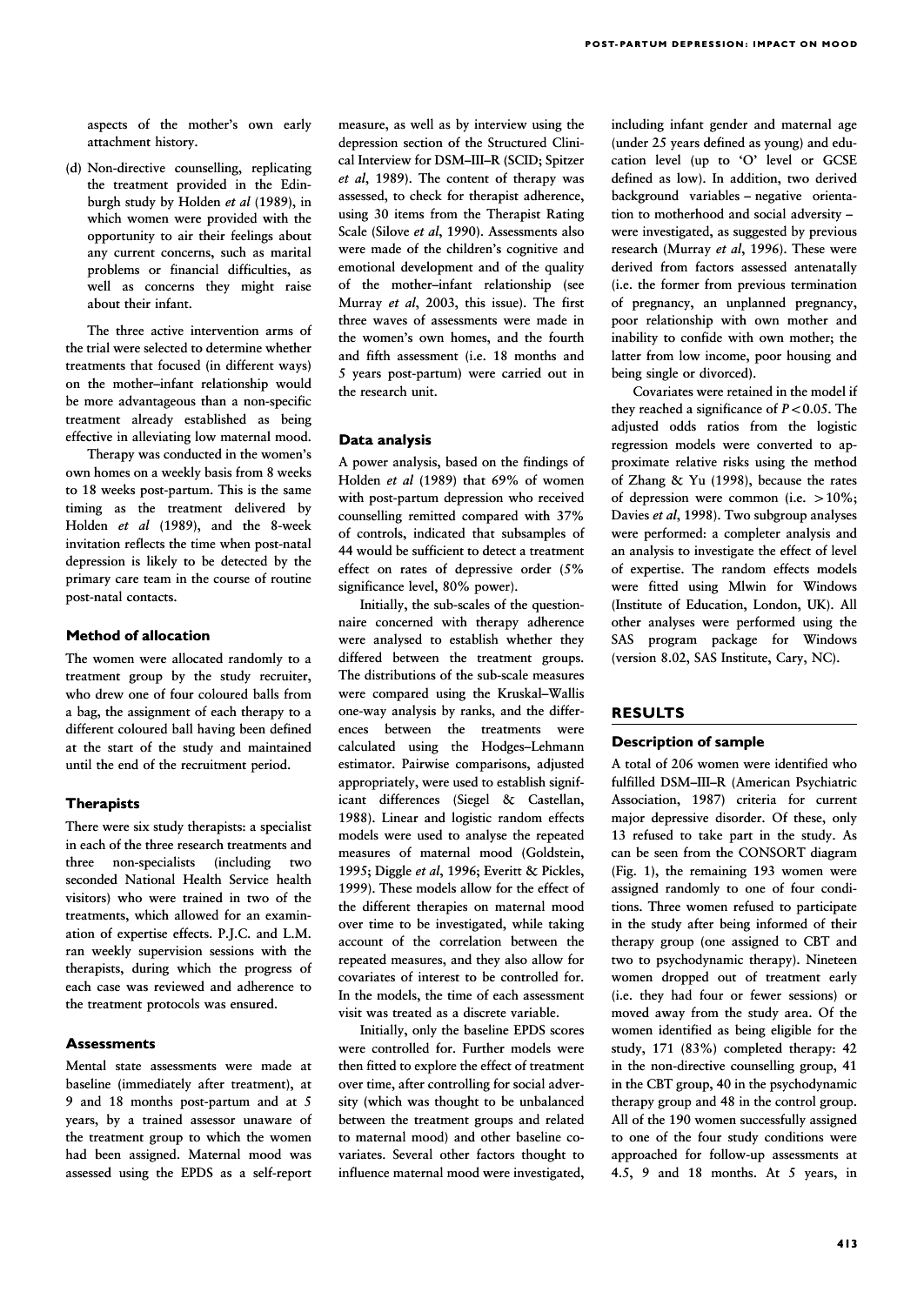addition to all the control participants, only those women who had completed therapy were approached. At 4.5 months, 89% of the women successfully assigned to a treatment condition were assessed, at 9 months this figure was 95%, at 18 months it was 94% and at 5 years it was 73% (71% of all controls and 81% of those who completed therapy were assessed at 5 years).

#### Demographic features

Table 1 contains demographic information on those in the control and the treatment groups. The four groups were comparable on all the background demographic factors. They were comparable also in terms of one of the antenatal indices of interest – negative orientation to motherhood. However, there appeared to be a difference between the groups in terms of the second antenatal index of interest – marked social adversity – with more women experiencing high adversity in the control group (i.e. 35%) and fewer women in the psychodynamic therapy group (i.e. 10%).

Ten per cent of the women who were successfully randomly assigned did not complete the trial (6 from the non-directive counselling group, 1 from CBT, 8 from psychodynamic therapy and 4 from the control group). Women were considered to be completers if they attended more than four treatment sessions (for women assigned to treatment) and did not move out of the study area during the therapy period. No difference was found between the completers and non-completers on the measures of maternal mood collected pre-therapy and at 4.5, 9 and 18 months. The women who did not complete therapy were younger (mean= $24$  years, s.d. = 6.3) than those who did complete  $(mean=28)$ years, s.d. = 5.1;  $t = -2.9$ , d.f. = 186.  $P=0.004$ ). The non-completer group also had a higher proportion of women who were single or separated (Fisher's exact test  $P=0.05$ ). The two groups were comparable in terms of level of education and the two derived background measures of orientation to motherhood and social adversity.

## Therapy adherence

In order to confirm that the three treatments were being delivered as intended, the Therapist Rating Scale was administered to the women who had received one of the three index treatments. The responses to this questionnaire are summarised in Table 2, along with the median differences between treatment groups. The Kruskal–Wallis (KW) test was used to establish whether the responses to each of the six sub-scales differed between the treatment groups. A treatment effect was found for four of the sub-scales: cognitive focus (KW=24, d.f.=2,  $P < 0.001$ ), behavioural tasks (KW $=$ 58, d.f. $=$ 2, P $<$ 0.001), organisation (KW=28, d.f.=2,  $P < 0.001$ ) and relationship  $(KW=41, d.f.=2,$  $P < 0.001$ ). Pairwise comparisons, adjusted appropriately, revealed that the women who had been assigned to the CBT group had significantly higher median responses for cognitive focus, behavioural tasks and organisation compared with the women assigned to the non-directive counselling



#### Fig. 1 CONSORT diagram.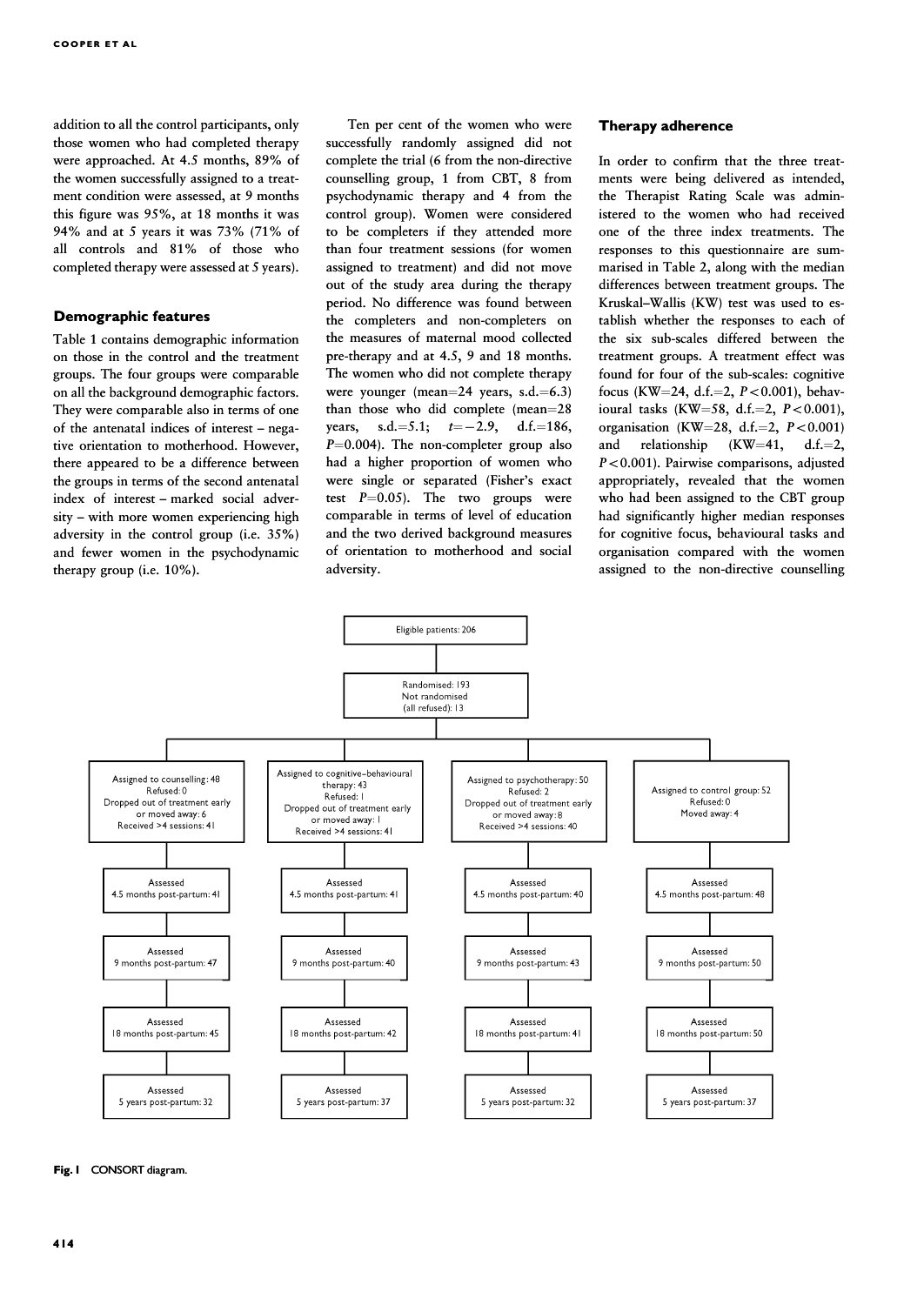Table I Demographic characteristics of the women successfully assigned to one of the four conditions

| Demographic characteristics        |                         | Untreated                                 |                                   |                     |
|------------------------------------|-------------------------|-------------------------------------------|-----------------------------------|---------------------|
|                                    | Counselling<br>$(n=48)$ | Cognitive-behavioural<br>therapy $(n=42)$ | Psychodynamic<br>therapy $(n=48)$ | Control<br>$(n=52)$ |
| Age, years                         |                         |                                           |                                   |                     |
| Mean (s.d.)                        | 28.4(5.3)               | 27.9(5.4)                                 | 28.1(5.6)                         | 26.5(5.1)           |
| Range                              | $20 - 38$               | $17 - 39$                                 | $17 - 42$                         | $18 - 36$           |
| Education                          |                         |                                           |                                   |                     |
| None/CSE/'O' level/GSCE            | 40%                     | 52%                                       | 35%                               | 54%                 |
| 'A' level/further qualification    | 34%                     | 26%                                       | 44%                               | 20%                 |
| Degree/higher degree               | 26%                     | 21%                                       | 21%                               | 26%                 |
| <b>Marital status</b>              |                         |                                           |                                   |                     |
| Single/divorced/widowed            | 11%                     | 14%                                       | 6%                                | 17%                 |
| Married/co-habiting                | 89%                     | 86%                                       | 94%                               | 83%                 |
| Negative orientation to motherhood | 26%                     | 41%                                       | 27%                               | 45%                 |
| High social disadvantage           | 30%                     | 24%                                       | $10\%$                            | 35%                 |

Table 2 Summary of the Therapist Rating Scale (TRS) questionnaire results

| TRS sub-scale            | Counselling<br>$(n=4)$ |              | Psychodynamic<br>$(n=40)$ |       | Cognitive-behavioural<br>$(n=40)$ |       | Counselling v.<br>cognitive-behavioural |                           | Counselling v.<br>psychodynamic |                           | Psychodynamic v<br>cognitive-behavioural |                                  |
|--------------------------|------------------------|--------------|---------------------------|-------|-----------------------------------|-------|-----------------------------------------|---------------------------|---------------------------------|---------------------------|------------------------------------------|----------------------------------|
|                          |                        | Median (IQR) | Median (IQR)              |       | Median                            | (IQR) | Median<br>difference                    | (95% CI)                  | Median<br>difference            | (95% CI)                  | Median<br>difference                     | (95% CI)                         |
| Cognitive focus          | 2.2                    | (1.2)        | 2.4                       | (1.2) | 3.2                               | (1.4) | $-1.0$                                  | (-1.2 to -0.6)            | $-0.2$                          | (-0.6 to 0.2)             |                                          | $-0.8$ (-1.0 to -0.4)            |
| <b>Behavioural tasks</b> | 1.6                    | (1.0)        | 1.2                       | (0.6) | 3.4                               | (0.1) | $-1.6$                                  | $(-2.0 \text{ to } -1.4)$ | 0.2                             | $(0.0 \text{ to } 0.4)$   |                                          | $-1.8$ $(-2.2 \text{ to } -1.6)$ |
| Organisation             | 1.7                    | (1.2)        | 1.5                       | (1.5) | 3.0                               | (0.8) | $-1.0$                                  | (-1.2 to -0.5)            | 0.0                             | $(-0.2 \text{ to } 0.2)$  |                                          | $-1.0$ ( $-1.2$ to $-0.5$ )      |
| <b>Relationships</b>     | 2.0                    | (1.9)        | 3.6                       | (0.6) | 1.5                               | (1.2) | 0.4                                     | $(0.0 \text{ to } 1.0)$   | $-1.2$                          | $(-1.8 \text{ to } -0.4)$ | 1.8                                      | $(1.4 \text{ to } 2.2)$          |
| Inner conflict           | 2.8                    | (1.2)        | 3.0                       | (1.0) | 3.0                               | (0.7) | $-0.2$                                  | (-0.6 to 0.0)             | $-0.2$                          | (-0.4 to 0.2)             | 0.0                                      | $(-0.2 \text{ to } 0.4)$         |
| <b>Transference</b>      | 1.2                    | (0.6)        | 1.2                       | (0.6) | 1.3                               | (1.0) | 0.0                                     | $(0.0 \text{ to } 0.2)$   | 0.0                             | (-0.2 to 0.0)             | 0.0                                      | $(0.0 \text{ to } 0.4)$          |

IQR, interquartile range.

and psychodynamic therapy groups. The women who received psychodynamic therapy had a significantly higher median response on the relationship sub-scale compared with the women assigned to the non-directive counselling and the CBT groups. The inner conflict and transference sub-scales did not differ between the treatment groups.

This pattern of findings confirms that the treatments were delivered as intended.

#### Impact of treatment on maternal mood

#### The Edinburgh Postnatal Depression Scale

The EPDS scores after the treatment period are summarised in Table 3 for all women who were randomised successfully. At 4.5 months, compared with the women in the control condition, the group of women

who had received any one of the three treatments had lower EPDS scores (mean difference was  $-1.9$ ; 95% CI  $-3.5$  to  $-0.3$ ). After 4.5 months the mean EPDS scores were similar. At 9 months the mean difference was 0.1 (95% CI  $-1.7$  to 1.9), at 18 months it was 0.3 (95% CI  $-1.4$  to 2.1) at 5 years it was  $-0.7$  (95% CI  $-2.8$  to 1.4).

From Fig. 2a, which shows the mean EPDS score by treatment condition and assessment visit, it can be seen that the mean EPDS scores were lower after the therapy period for all four groups. At 4.5 months post-partum, the women in the control group appear, from Fig. 2a, to have had a smaller decrease on average in their EPDS score than the women in the three therapy groups. This is supported by Fig. 2b, which shows that the mean percentage reduction in EPDS from baseline is much lower for the control group at 4.5 months compared with all the treatment groups. However, at 9 months post-partum, treatment appears to have produced no further reduction in the mean EPDS scores.

The random effects model for the repeatedly measured EPDS scores confirms these initial observations. At 4.5 months, after controlling for baseline EPDS, the EPDS scores were found to be significantly lower for all three treatment groups compared with the control group (see Table 3). After the 4.5-month assessment, all treatment groups were found to be comparable with the control condition.

After controlling for social adversity and level of education, the same magnitudes of effects were found.

An analysis of only the women who had successfully completed therapy produced the same findings.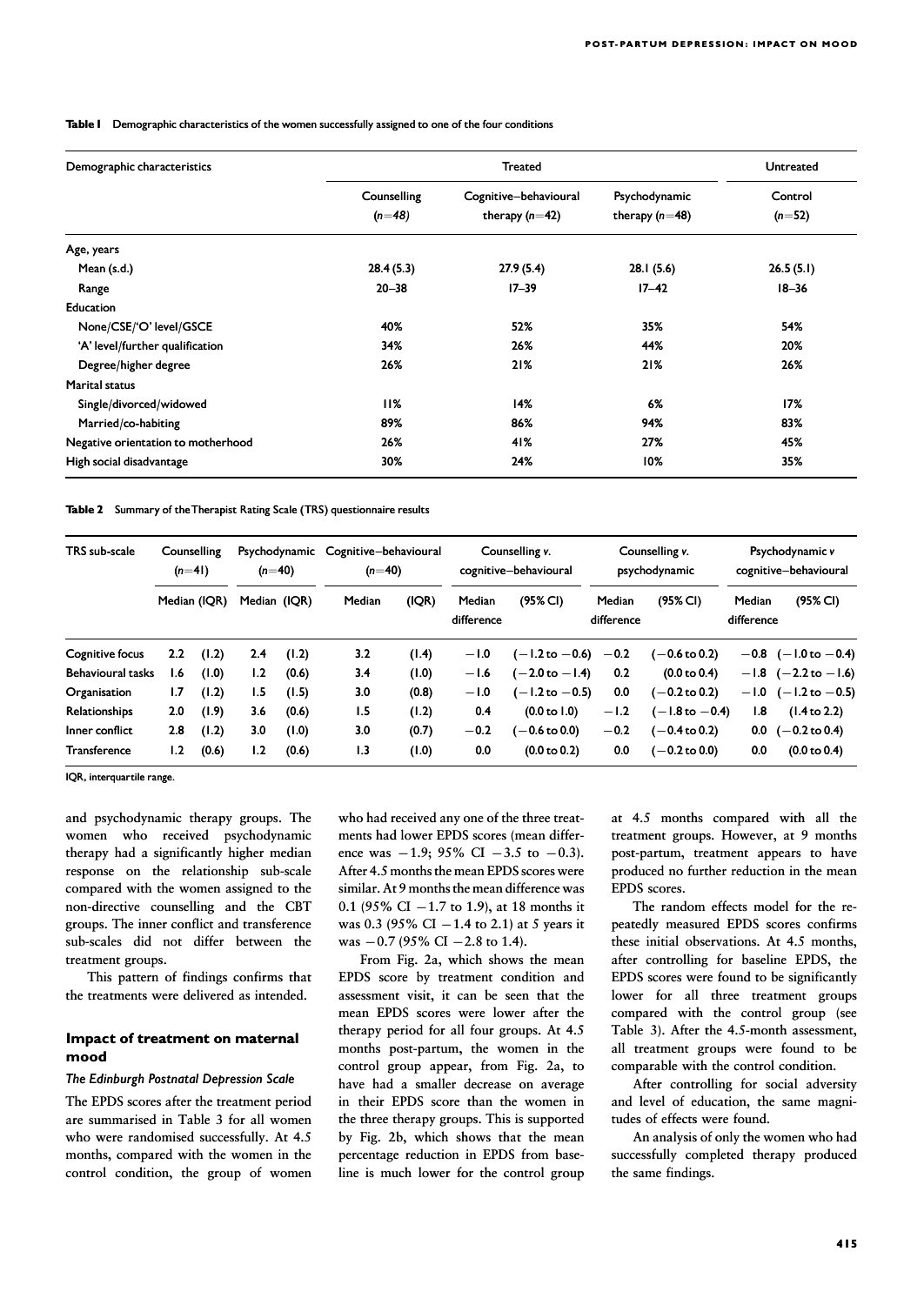| Timing of assessment | Treatment group       | <b>Summary statistics</b> |      |        | Model estimates <sup>1</sup> |         |                           |
|----------------------|-----------------------|---------------------------|------|--------|------------------------------|---------|---------------------------|
|                      |                       | n                         | Mean | (s.d.) | <b>Treatment effect</b>      | P       | (95% CI)                  |
| 4.5 months           | Control               | 50                        | 11.3 | (4.8)  |                              |         |                           |
|                      | All treatments        | 134                       | 9.4  | (5.0)  | $-2.5$                       | ≤ 0.001 | $(-3.9 \text{ to } -1.0)$ |
|                      | Counselling           | 47                        | 9.9  | (5.9)  | $-2.1$                       | 0.02    | $(-3.8 \text{ to } -0.3)$ |
|                      | Psychodynamic         | 45                        | 8.9  | (4.2)  | $-2.6$                       | 0.003   | $(-4.4 \text{ to } -0.9)$ |
|                      | Cognitive-behavioural | 42                        | 9.2  | (4.8)  | $-2.7$                       | 0.003   | $(-4.5 \text{ to } -0.9)$ |
| 9 months             | Control               | 48                        | 9.2  | (5.4)  |                              |         |                           |
|                      | All treatments        | 129                       | 9.3  | (5.5)  | $-0.3$                       | 0.70    | $(-2.0 \text{ to } 1.3)$  |
|                      | Counselling           | 46                        | 9.6  | (5.8)  | $-0.2$                       | 0.87    | $(-3.5 \text{ to } 3.2)$  |
|                      | Psychodynamic         | 43                        | 9.5  | (5.5)  | 0.2                          | 0.85    | $(-2.9 \text{ to } 3.3)$  |
|                      | Cognitive-behavioural | 40                        | 8.6  | (5.9)  | $-1.0$                       | 0.33    | $(-4.4 \text{ to } 2.4)$  |
| 18 months            | Control               | 48                        | 8.9  | (4.4)  |                              |         |                           |
|                      | All treatments        | 127                       | 9.2  | (5.5)  | $-0.1$                       | 0.94    | $(-1.7 \text{ to } 1.6)$  |
|                      | Counselling           | 44                        | 9.6  | (5.2)  | 0.3                          | 0.79    | $(-3.1 \text{ to } 3.6)$  |
|                      | Psychodynamic         | 41                        | 9.1  | (5.6)  | 0.1                          | 0.92    | $(-3.3 \text{ to } 3.5)$  |
|                      | Cognitive-behavioural | 42                        | 8.9  | (5.4)  | $-0.6$                       | 0.87    | $(-3.9 \text{ to } 2.8)$  |
| 5 years              | Control               | 34                        | 9.9  | (5.7)  |                              |         |                           |
|                      | All treatments        | 92                        | 9.2  | (5.0)  | $-1.4$                       | 0.18    | $(-3.4 \text{ to } 0.6)$  |
|                      | Counselling           | 33                        | 8.9  | (4.9)  | $-1.9$                       | 0.62    | $(-5.5 \text{ to } 1.7)$  |
|                      | Psychodynamic         | 28                        | 9.0  | (4.5)  | $-1.4$                       | 0.26    | $(-5.1 \text{ to } 2.2)$  |
|                      | Cognitive-behavioural | 31                        | 8.9  | (5.8)  | $-0.7$                       | 0.56    | $(-4.4 \text{ to } 2.9)$  |

#### Table 3 Estimates of treatment effects using the Edinburgh Postnatal Depression Scale (EPDS): intention-to-treat analysis

1. Adjusted for mean centred baseline EPDS score. 1. Adjusted for mean centred baseline EPDS

#### Results on the Structured Clinical Interview for  $DSM - III - R$

At 4.5 months, 40% of the controls had remitted from depression (see Table 4). In comparison, of the 135 women who had received treatment, 61% had remitted at this time (percentage difference of 21%; 95% CI 5 to 37%). After 4.5 months the levels of remission were similar for the treated and control groups. At 9 months only 4% more of the women in the treated group had remitted compared with the control group (95% CI  $-11$  to 19%), at 18 months 11% less of the treated group had remitted (95% CI  $-25$  to 3%) and at 5 years 4% more of the treated women had remitted (95% CI  $-11$  to 21%).

The repeated post-partum SCID measures of depression were analysed using a random effects logistic model. After controlling for baseline EPDS, at 4.5 months, compared with the controls, there was no difference in the rate of depression for the women in the non-directive therapy and the CBT groups. Compared with the control condition, psychodynamic therapy was found to be more effective in reducing the rate of depression (see Table 4). After the 4.5-month assessment, the three treatment groups were found to be not significantly different from the control condition with respect to reducing the risk of post-natal depression.

The effects of treatment remained the same after controlling for social adversity and level of maternal education.

An analysis of the outcomes of the women who had successfully completed therapy produced the same findings as those above.

#### Expertise effects

For women who received treatment, an expertise effect was found for maternal mood at both 4.5 months and 9 months, after controlling for type of treatment, baseline EPDS, social adversity and level of education. A significantly greater reduction in EPDS score was found for women treated by non-specialists compared with those treated by specialists at 4.5 months  $(-2.1;$ 95% CI  $-3.7$  to  $-0.5$ ,  $P=0.01$ ) and at 9 months  $(-2.0, 95\% \text{ CI} -4.0 \text{ to } -0.1;$  $P=0.04$ ). In order to investigate further the effect of the therapists' level of expertise in relation to the control condition, six treatment categories were created: a specialist and a non-specialist group of each of the

three treatments. After controlling for baseline EPDS, social adversity and level of education, all three non-specialist treatment groups were found to be significantly different from the control condition in terms of EPDS score at 4.5 months. Treatment effects at 4.5 months were estimated as  $-2.2$  for non-specialist non-directive counselling (95% CI  $-4.0$  to  $-0.3$ ; P=0.02),  $-3.3$  for non-specialist psychodynamic therapy (95% CI  $-5.4$  to  $-1.1$ ; P=0.003) and  $-2.4$  for non-specialist CBT (95% CI  $-4.1$  to  $-0.8$ ; P=0.003). After 4.5 months there was found to be no significant difference between the control condition and each of the non-specialist groups. At all assessments, and for all three treatments, women treated by specialists were no different from those in the control group.

For women who had received treatment, level of expertise was found to be unrelated to recovery from depressive disorder, after having controlled for type of treatment, baseline EPDS, social adversity and level of education.

#### Subsequent post-partum depression

Of the 138 women assessed at 5 years postpartum, a total of 98 had had a subsequent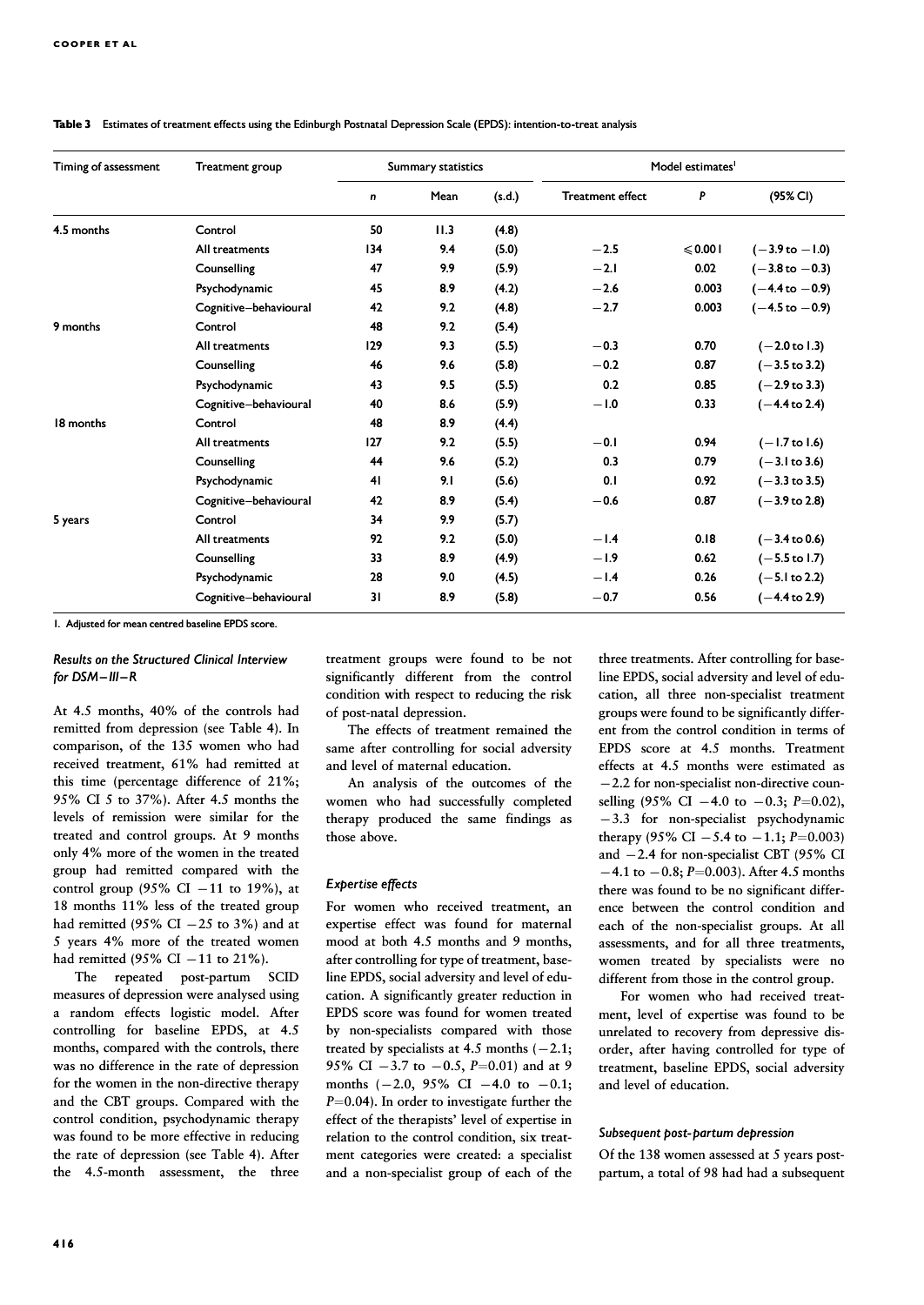

was not superior to the psychological treatment. Given that, of the women with depression invited to take part in the study, less than half agreed and the main reason for refusal was 'reluctance to take medication', the role of fluoxetine, or indeed any other antidepressant medication, in the treatment of post-partum depression is likely to be limited.

In another placebo-controlled trial of a pharmacological agent (Henderson et al, 1991), treatment with oestradiol skin patches for 2 months was found to produce a greater elevation in mood than placebo; but because the patients in this study were all medical referrals, they are likely to have been a sample selected for a greater severity of depression than is typical of the population of women with post-partum depression. The extent to which the findings from this study can be generalised must, therefore, be questioned.

In contrast to the questionable clinical utility of antidepressant and hormonal treatments, several studies have found psychological forms of treatment, notably counselling, to be both highly acceptable to the women and highly effective. Thus, Holden  $et$  al (1989), in an early study of brief nondirective counselling delivered women with post-partum depression by health visitors, found the rate of recovery after 13 weeks to be twice that among those who received counselling compared with those who did not. Similar findings have been reported from a study carried out in Sweden, where child health clinic nurses delivered counselling to women with post-natal depression women (Wickberg & Hwang, 1996).

There has been surprisingly little research interest in the application of psychological forms of treatment other than counselling in post-natal depression. Stuart & O'Hara (1995) have advocated the use of interpersonal psychotherapy. A recent controlled trial in which interprersonal psychotherapy was compared with a waiting-list control group found a significant benefit of the index treatment in terms of maternal mood and social functioning (O'Hara et al, 2000). Its efficacy compared with other forms of treatment such as CBT or counselling is not known. Its effectiveness as a treatment delivered within the health service also is not established.

#### Individual v. group treatment

In the current study, the offer of psychological intervention was highly acceptable

Fig. 2 The Edinburgh Postnatal Depression Scale (EPDS) scores by type of therapy and assessment visit:  $(A)$ counselling; ( $\blacksquare$ ) psychodynamic therapy; ( $\spadesuit$ ) cognitive -behavioural therapy; ( $\spadesuit$ ) control.

delivery. At the 5-year assessment, when detailed psychiatric histories were taken, note was taken of whether any episode of depression occurred in the period immediately following subsequent deliveries. There were 27 episodes of post-partum depression subsequent to the initial episode: 20 of these occurred in women who had received treatment (i.e. 28%) and 7 occurred in women who had received no intervention (i.e. 27%). There was no difference between these rates (percentage difference of  $1\%$ ;  $95\%$  CI  $-19\%$  to 20%,  $\chi^2$ =0.01; d.f.=1). Treatment for the initial episode of post-partum depression, therefore, did not have an impact on the risk of subsequent post-partum depression.

## **DISCUSSION**

#### Treatments for post-partum depression

There have been a number of studies of both the pharmacological and psychological treatment of post-partum depression. Only one of these has been a formal trial of an antidepressant medication. Appleby et al (1997), in a factorial design involving the use of fluoxetine or placebo in combination with one or six counselling sessions, demonstrated an impressive antidepressant effect for both the active drug and the psychological treatment over a 3-month treatment period. However, there was no additive effect of the two treatments, and drug treatment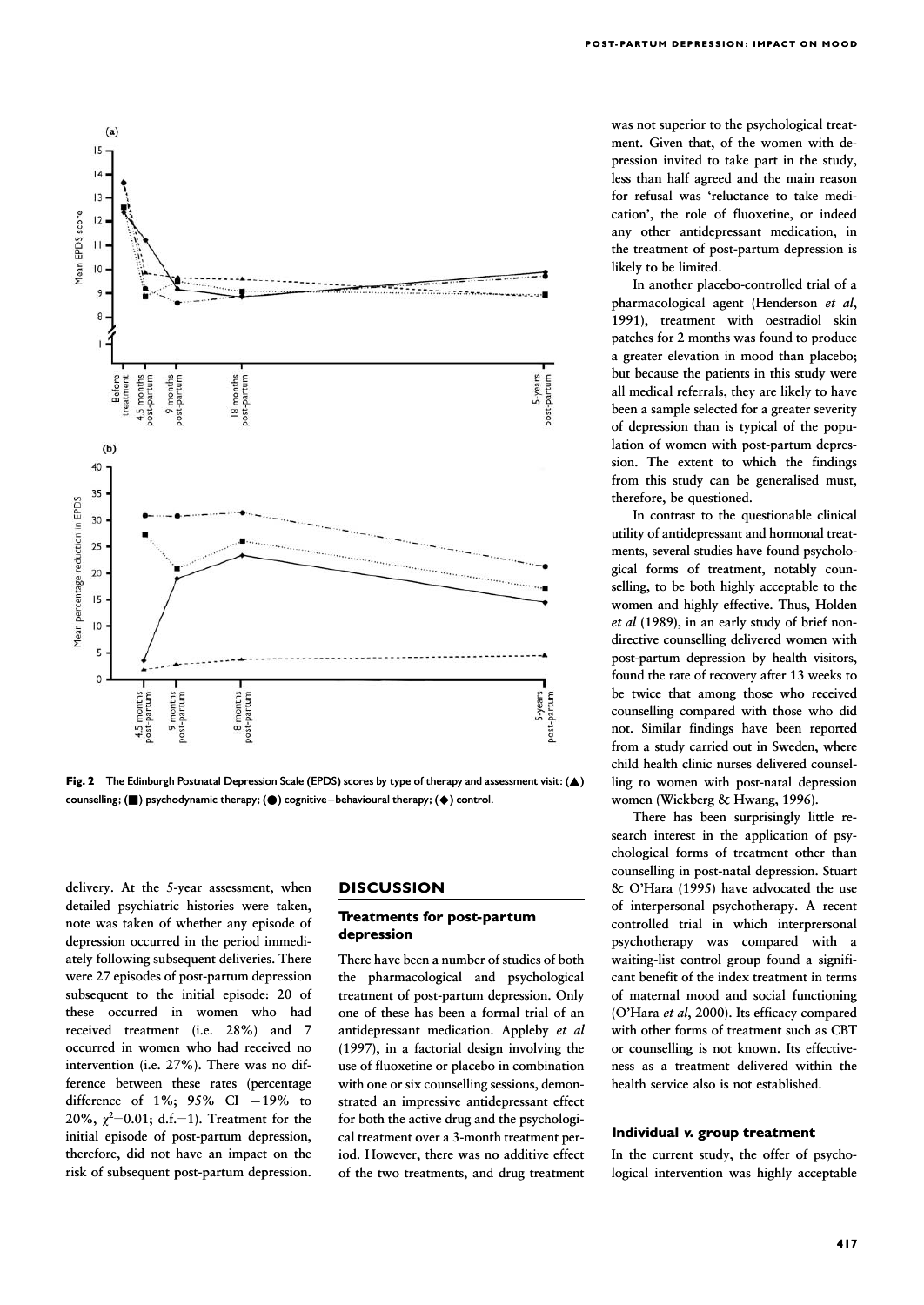| Timing of assessment | Treatment group       |     | Summary statistics   | Model estimates <sup>1</sup> |       |                 |
|----------------------|-----------------------|-----|----------------------|------------------------------|-------|-----------------|
|                      |                       | n   | % without depression | <b>RR</b>                    | P     | (95% CI)        |
| 4.5 months           | Control               | 50  | 40                   |                              |       |                 |
|                      | All treatments        | 135 | <b>61</b>            | 1.60                         | 0.01  | $(1.14 - 1.98)$ |
|                      | Counselling           | 48  | 54                   | 1.38                         | 0.14  | $(0.82 - 1.89)$ |
|                      | Psychodynamic         | 45  | 71                   | 1.89                         | 0.002 | $(1.33 - 2.23)$ |
|                      | Cognitive-behavioural | 42  | 57                   | 1.50                         | 0.09  | $(0.92 - 1.98)$ |
| 9 months             | Control               | 48  | 69                   |                              |       |                 |
|                      | All treatments        | 130 | 73                   | 1.09                         | 0.48  | $(0.83 - 1.26)$ |
|                      | Counselling           | 47  | 66                   | 0.99                         | 0.77  | $(0.33 - 1.36)$ |
|                      | Psychodynamic         | 43  | 79                   | 1.15                         | 0.28  | $(0.54 - 1.39)$ |
|                      | Cognitive-behavioural | 40  | 75                   | 1.12                         | 0.56  | $(0.45 - 1.39)$ |
| 18 months            | Control               | 48  | 81                   |                              |       |                 |
|                      | All treatments        | 128 | 70                   | 0.87                         | 0.21  | $(0.61 - 1.06)$ |
|                      | Counselling           | 45  | 69                   | 0.87                         | 0.16  | $(0.28 - 1.17)$ |
|                      | Psychodynamic         | 41  | 71                   | 0.85                         | 0.20  | $(0.25 - 1.17)$ |
|                      | Cognitive-behavioural | 42  | 71                   | 0.90                         | 0.26  | $(0.31 - 1.18)$ |
| 5 years              | Control               | 37  | 76                   |                              |       |                 |
|                      | All treatments        | 102 | 80                   | 1.09                         | 0.40  | $(0.62 - 1.22)$ |
|                      | Counselling           | 33  | 79                   | 1.08                         | 0.68  | $(0.48 - 1.28)$ |
|                      | Psychodynamic         | 33  | 79                   | 1.06                         | 0.79  | $(0.40 - 1.28)$ |
|                      | Cognitive-behavioural | 36  | 83                   | 1.13                         | 0.44  | $(0.54 - 1.28)$ |

Table 4 Estimates of treatment effects using the Structured Clinical Interview for DSM-III-R Diagnosis (SCID): intention-to-treat analysis

1. Adjusted for mean centred baseline SCID score. 1. Adjusted for mean centred baseline SCID

to the women identified as being eligible to join the study. Indeed, very few of those offered one of the interventions refused to enter the trial, and few of those who accepted the offer of treatment dropped out. This stands in marked contrast not only to take-up rates for studies that have offered pharmacological treatment as a component of the study (Appleby et al, 1997) but also to studies in which group interventions have been offered in pregnancy and the early post-partum weeks to be vulnerable women and women with depression (Stamp et al, 1995; Buist et al, 1999; Brugha et al, 2000; Elliott et al, 2000). In fact, mothers with post-partum depression are commonly reluctant to make use of group-based mother and baby clinics run by health visitors (Seeley et al, 1996). Thus, although group-based interventions may be useful in certain subsamples of women, it seems likely that for the majority of primiparous women with post-partum depression initial support needs to be offered on a one-to-one basis.

# Findings of the current study at 4.5 months post-partum

After having controlled for baseline EPDS scores, the EPDS scores at 4.5 months were

found to be lower for all three treatment groups compared with the control condition. Indeed, by 4.5 months the women in all three treatment conditions had experienced a marked reduction in depressive symptoms. The lack of a significant difference in terms of remission from depressive disorder between two of the treatment conditions and the controls requires some explanation. First, the rate of recovery of those in the control condition was somewhat higher than that reported in previous studies (e.g. Holden et al, 1989; Wickberg & Hwang, 1996). This could be attributable to the amount of attention they received in both the recruitment and assessment process. Second, the outcome of those who received non-directive counselling and CBT from a specialist was unexpectedly poor. Indeed, if only the findings from the health visitors is considered for both the non-directive counselling and the CBT conditions, the remission rate for non-directive counselling (which was 54% for all therapists) was 60%, and the remission rate for CBT (which was 57% for all therapists) was 66%. The likely explanation for this is that the health visitors were the only therapists within the trial who had previous experience of home visiting.

# Findings of the current study at 9 months post-partum

By 9 months post-partum the positive benefit of the treatments was no longer apparent, because the spontaneous remission rate brought the women in the control group to the same point as those in the three treatment groups. Indeed, apart from the significant difference immediately following the intervention between the women who had received the treatments and those who had not, there were no differences in terms of subsequent depression between the controls and the index groups at either 9 or 18 months. At 5 years (when only those who completed treatment or had been assigned to the control condition were approached for assessment) there was still no benefit of having received the intervention. Thus, none of the treatments was related to the number of subsequent depressive episodes, post-partum or otherwise.

## ACKNOWLEDGEMENTS

We are indebted to all the women and children who took part in this study. This research was carried out within the Cambridge University Department of Psychiatry. The initial trial was supported by a